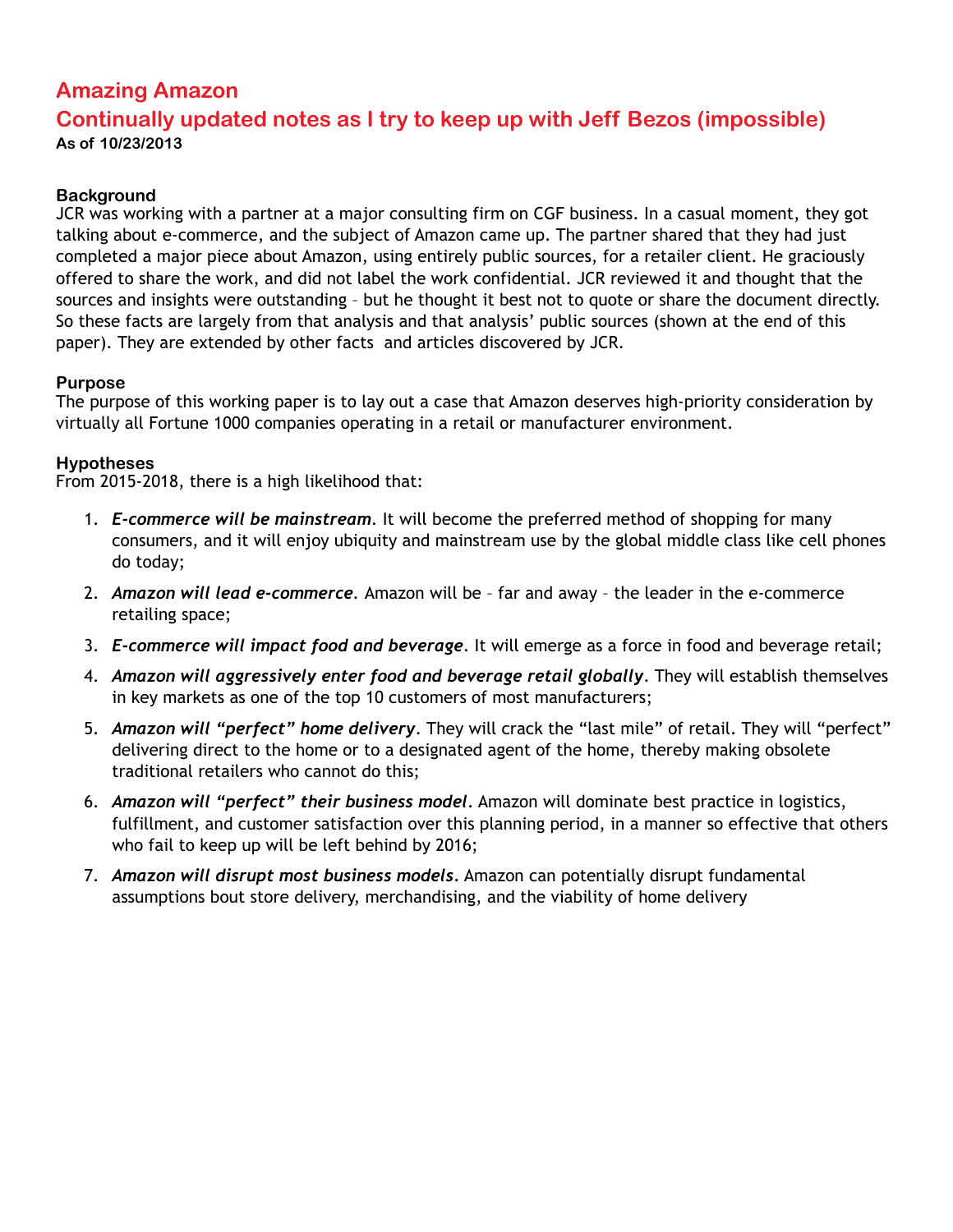### **Discussion**

## **1. E-Commerce Will Be Mainstream**

Experts project that:

- E-Commerce will exceed \$1,400 billion revenue by 2020
- It will be ubiquitous, accepted by virtually all (like cell phones today)
- It will be primary source of purchasing by consumers, who will be intensively engaged
- It will extend from its current 33 retail categories into all retail categories

## **2. Amazon Will Lead E-Commerce**

Amazon will be – far and away – the leader in the e-commerce retailing space. Amazon revenue will continue to grow fast: in 2013 it was \$75 billion, up from \$61, \$48, \$34, \$25, and \$19 billion in 2012, 2011, 2010, 2009, and 2008 respectively. Analysts predict revenue will reach \$90 billion in 2014. By 2015, Amazon is highly likely to have revenues exceeding \$100 billion annually. Conservatively, Amazon revenue is likely to grow 20% per year from 2015 to 2020, reaching at least \$250 billion in 2020 (one third of e-commerce and more than half the size of Wal-Mart today).



## **Exhibit 2: Projected Amazon Revenue Growth (2008-2024)**

## *Amazon will begin to directly threaten Walmart over this 2015-2020 planning cycle*

Today, Amazon revenue (\$61 billion) is small compared to brick & mortar Wal-Mart, who closed 2012 with revenue of \$444 billion. But, it nonetheless is remarkable for an online retailer. In 2000, the entire universe

Note: 2008-2012 are actual revenues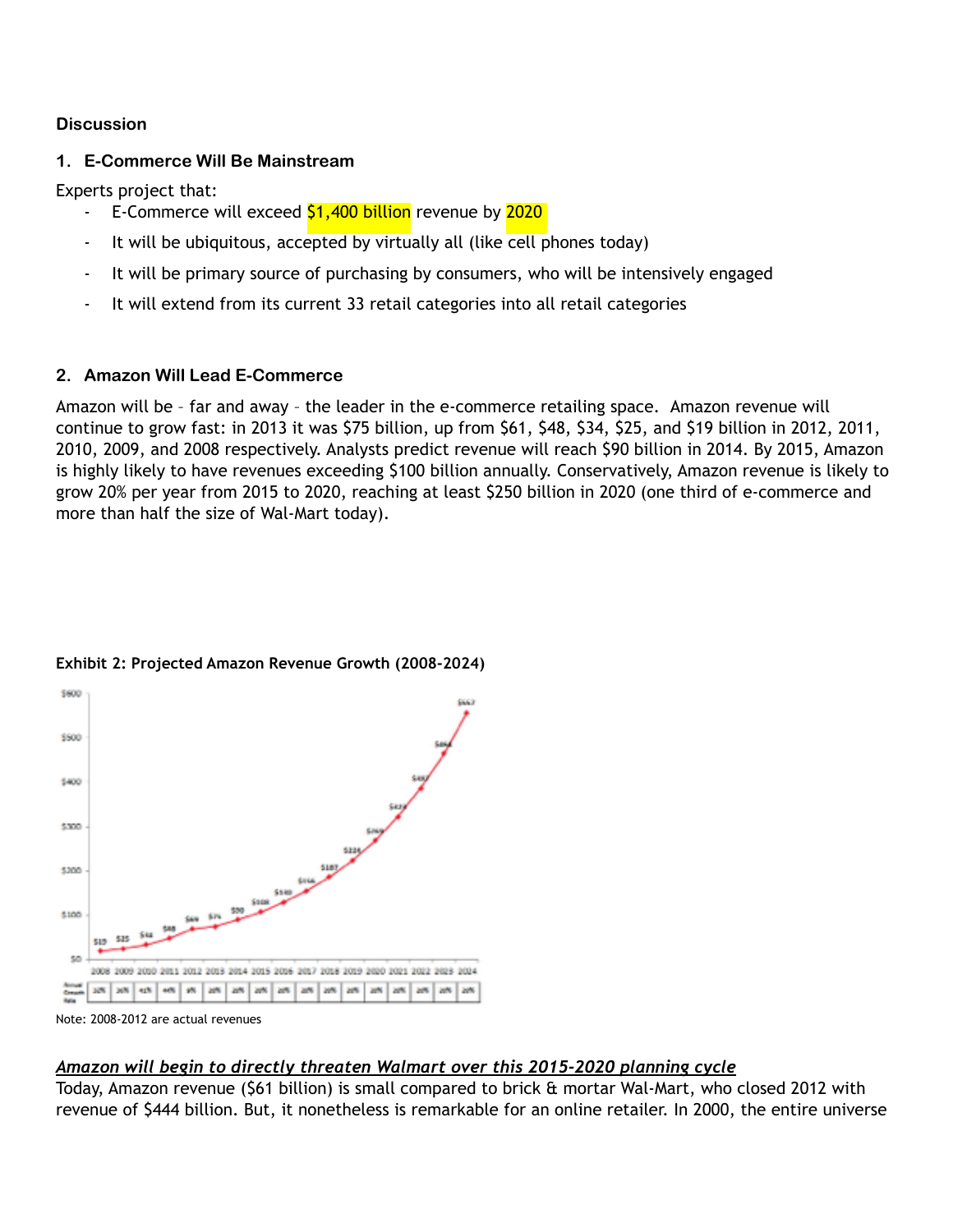of e-commerce was predicted to be less than \$20B by Forrester and yet today, Amazon alone sells \$61 MM and is closing in on \$100 MM.

In contrast, it appears that Wal-Mart online sales will be less than \$10 million. \$61 million versus \$10 million: it seems reasonably clear who is going to win in e-commerce. Although recent reports make it very clear that Wal-Mart has woken up to the threat and is responding so no one can know for sure what the outcome of this battle will be.

Not bad for a company that opened for business as a bookseller less than 20 years ago – in 1995.

## **3. E-Commerce Will Impact Food And Beverage**

### *Food & Beverages to Grow as a Proportion of Total E-Commerce Sales*

Amazon will emerge as a force in food and beverage retail. Some have concluded that grocery was approximately \$36M in 2011 and would nearly double by 2015 to \$57M and nearly triple from 2011 to \$101B in 2020. Furthermore, it is predicted that beverages would grow from \$6B in 2011, to \$8B in 2015, and to \$17B by 2020 (see Exhibit 1).

### **4. Amazon Will Aggressively Enter Food and Beverage Retail Globally**

Amazon will establish itself in key markets as one of our top 10 customers. The food and beverage category will grow in importance online and Amazon is expected to own 30% of that market.

### **5. Amazon Will "Perfect" Home Delivery**

Amazon will crack the "last mile" of retail. They will "perfect" delivering direct to the home or to a designated agent of the home, thereby marginalizing traditional retailers who cannot do this. Amazon is currently testing and honing their approach through AmazonFresh.

#### *AmazonFresh*

AmazonFresh is a new service that is currently available in Seattle and Los Angeles in select zip codes. The service offers same-day and early morning delivery on orders of over \$35 of more than 500,000 Amazon items, including fresh grocery and local products. The annual "membership" costs \$299 with unlimited free delivery and is offered as an additional level of Amazon Prime.

#### **Exhibit 3: AmazonFresh Sortable Shopping**